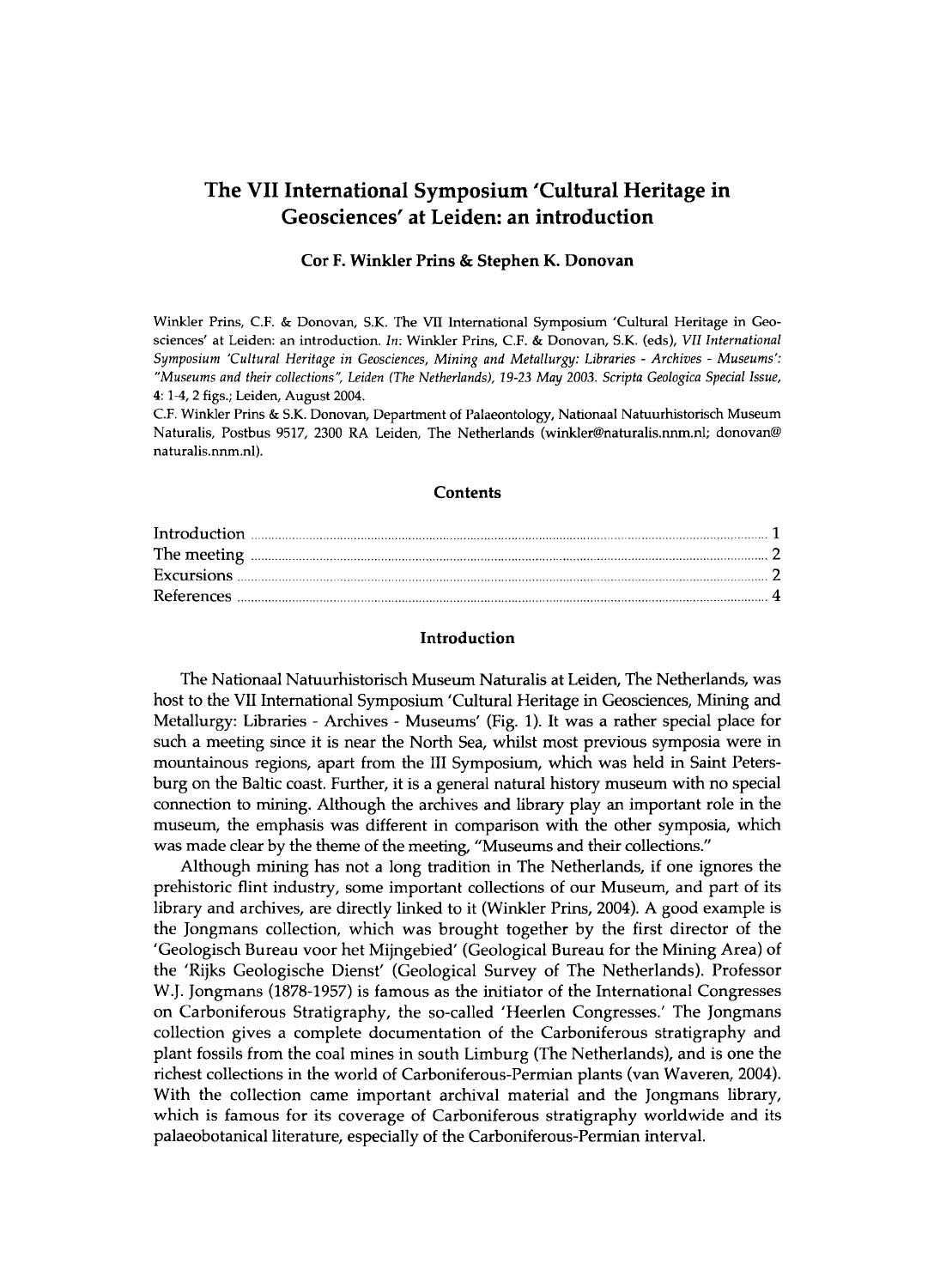2 Winkler Prins & Donovan. Proc. VII Int. Symp. 'Cultural Heritage in Geosciences, ..'. Scripta Geol., Spec. Issue 4 (2004)



**Fig. 1. The participants at luncheon in Naturalis.** 

# **The meeting**

Some 40 delegates from twelve countries were welcomed at the Museum by the then Director of Naturalis, Wim van der Weiden. Cor Winkler Prins followed with an elaborate overview of the collections of the National Museum of Natural History, stressing its links with the mining industry and the important recent acquisitions from the universities (see also de Clercq, 2004; Kriegsman, 2004) and the geological survey (Netherlands Institute of Applied Geoscience, TNO). During the meeting colleagues from all over Europe gave wide-ranging talks on the collections in their museums, archives and libraries, thus presenting the stories behind their collections, illustrating developments in mining and the geosciences. On the last day of the meeting, Lieselotte Jontes, one of the two initiators of these symposia, presented an overview of ten years of 'Erbe Symposia', the colloquial name for these symposia. Cor Winkler Prins presented the third 'Peter Schmidt award' (named after the late, much missed second initiator of the 'Erbe Symposia') to Joanne Lerud (Head Librarian of the Arthur Lakes Library of the Colorado School of Mines) for organising in such an excellent way the fifth 'Erbe Symposium' at Golden, Colorado.

Most papers presented at the Symposium can be found in this volume; of those that were not handed in, the abstract is included. Additionally, a few papers are published herein that were not presented at the meeting because the authors were unable to attend.

# Excursions

Delegates had free access to the exhibitions of Naturalis during the symposium. The library, archives and rare book room were visited also under the expert guidance of the librarians.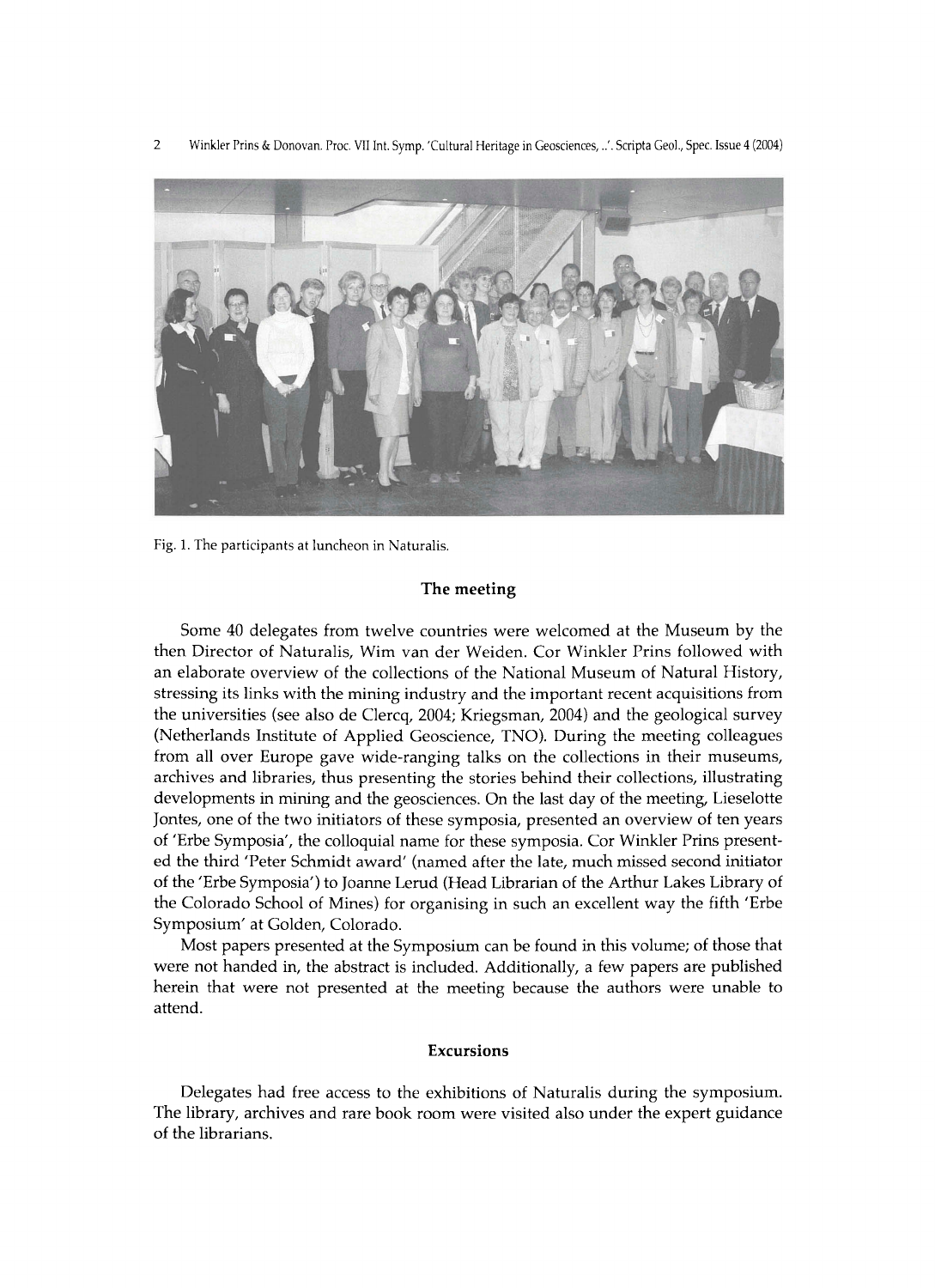Other museums in Leiden were visited as well, first and foremost the "Rijksmuseum voor de Geschiedenis van de Natuurwetenschappen en de Geneeskunde Boerhaave" (National Museum for the History of Science and Medicine 'Boerhaave'). At this museum, named after the famous physician Herman Boerhaave (1668-1738), historical instruments, documents and old books related to science and medicine could be seen. These included the equipment of Nobel Price laureates and their awards, such as J.H. van 't Hoff, who was Professor of Chemistry and Geology at the University of Amsterdam. At the end of the Symposium, on Friday afternoon, an optional visit was available to the "Rijksmuseum van Volkenkunde" (National Ethnographical Museum), which was also greatly appreciated.

The Symposium dinner at the Restaurant "De Zwaan" on the beach in Katwijk provided pleasant surroundings to get to know each other better.

On Thursday May 22, an excursion was organised to Haarlem in order to visit the Teylers Museum. On the way, the Holland Tulip Park was visited and the old city centre of Haarlem was briefly shown. Teylers is a rather unique museum, being an early 18th century scientific museum which has kept, for a large part, its original atmosphere, reminding visitors of the old encyclopedical cabinets. Its eclectic collections range from old drawings, including some by Michelangelo and Rafael, and coins to geological objects and pieces of scientific apparatus. The old lecture room brings one back to the past and the library is an important source of old scientific literature (we say 'if we don't have it, there is always Teylers'). A good example of its cultural value is the following. A Swiss participant had spoken on Scheuchzer's research in

Switzerland (Bouheiry, 2004) and at Teylers we could not only see the original book (Scheuchzer, 1731-1735) in which he described the 'homo diluvii testis' ('the man who saw the flood'), but also the original specimen of the giant salamander *(Andrias scheuchzeri* (Holl, 1831)) from the Miocene of Oeningen (Switzerland) on which the description was based (Fig. 2). Another rare book that attracted much attention was the 'Lithographiae Wirceburgensis' (Beringer, 1726) in which the famous "Beringer Lügensteine" were described. Some original specimens of the "Lügensteine" could also be seen at the exhibition.

**Fig. 2. Holotype of** *Andrias scheuchzeri* **(Holl, 1831), originally described by Scheuchzer in 1735 as the** *'homo diluvii testis'* **(photograph by one of the participants, Andrea Beyer).**